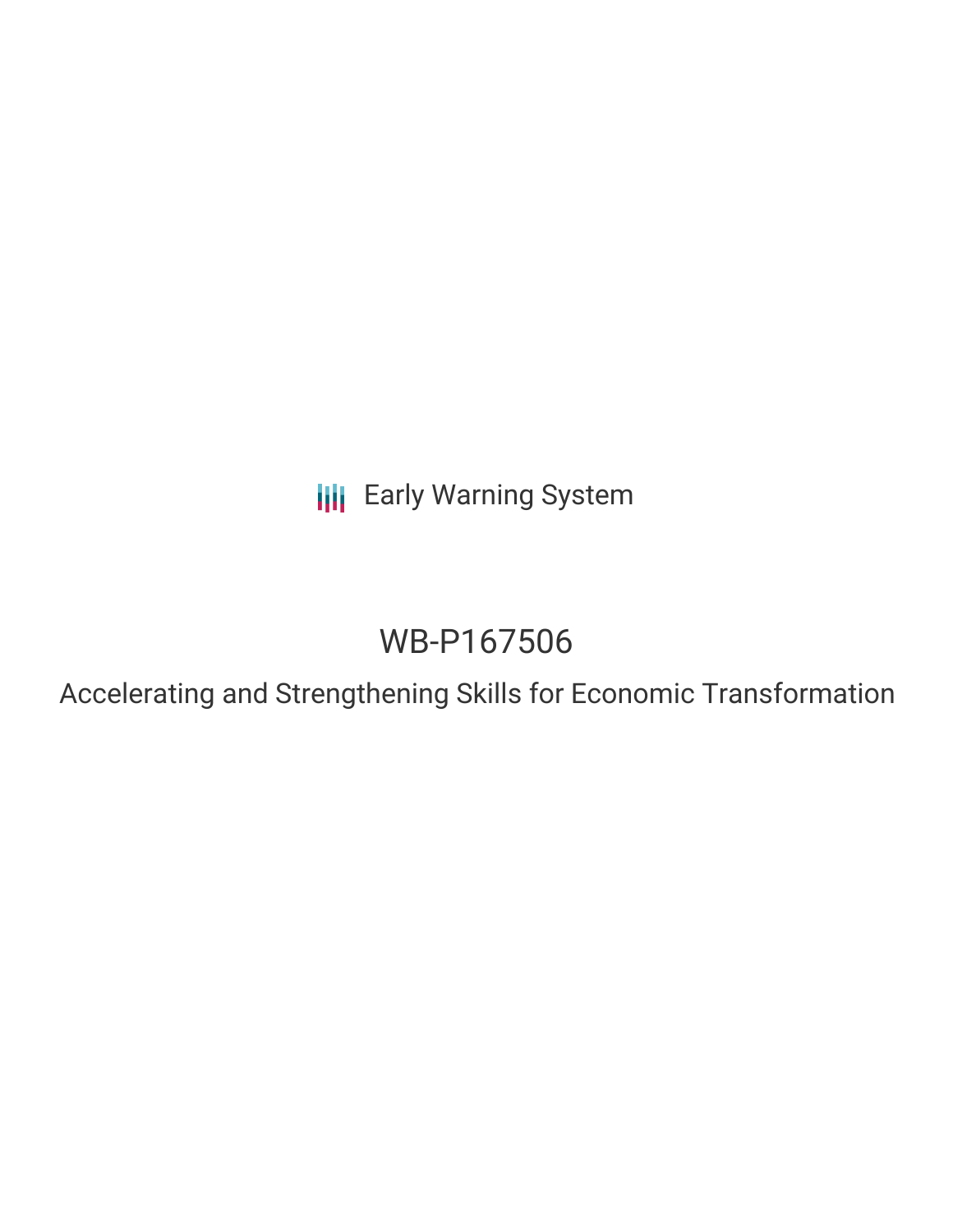

## **Quick Facts**

| <b>Countries</b>               | Bangladesh                                              |
|--------------------------------|---------------------------------------------------------|
| <b>Financial Institutions</b>  | World Bank (WB)                                         |
| <b>Status</b>                  | Proposed                                                |
| <b>Bank Risk Rating</b>        | B                                                       |
| <b>Voting Date</b>             | 2020-09-30                                              |
| <b>Borrower</b>                | People's Republic of Bangladesh - Ministry of Education |
| <b>Sectors</b>                 | <b>Education and Health</b>                             |
| <b>Investment Type(s)</b>      | Fund                                                    |
| <b>Investment Amount (USD)</b> | \$500.00 million                                        |
| <b>Project Cost (USD)</b>      | \$819.00 million                                        |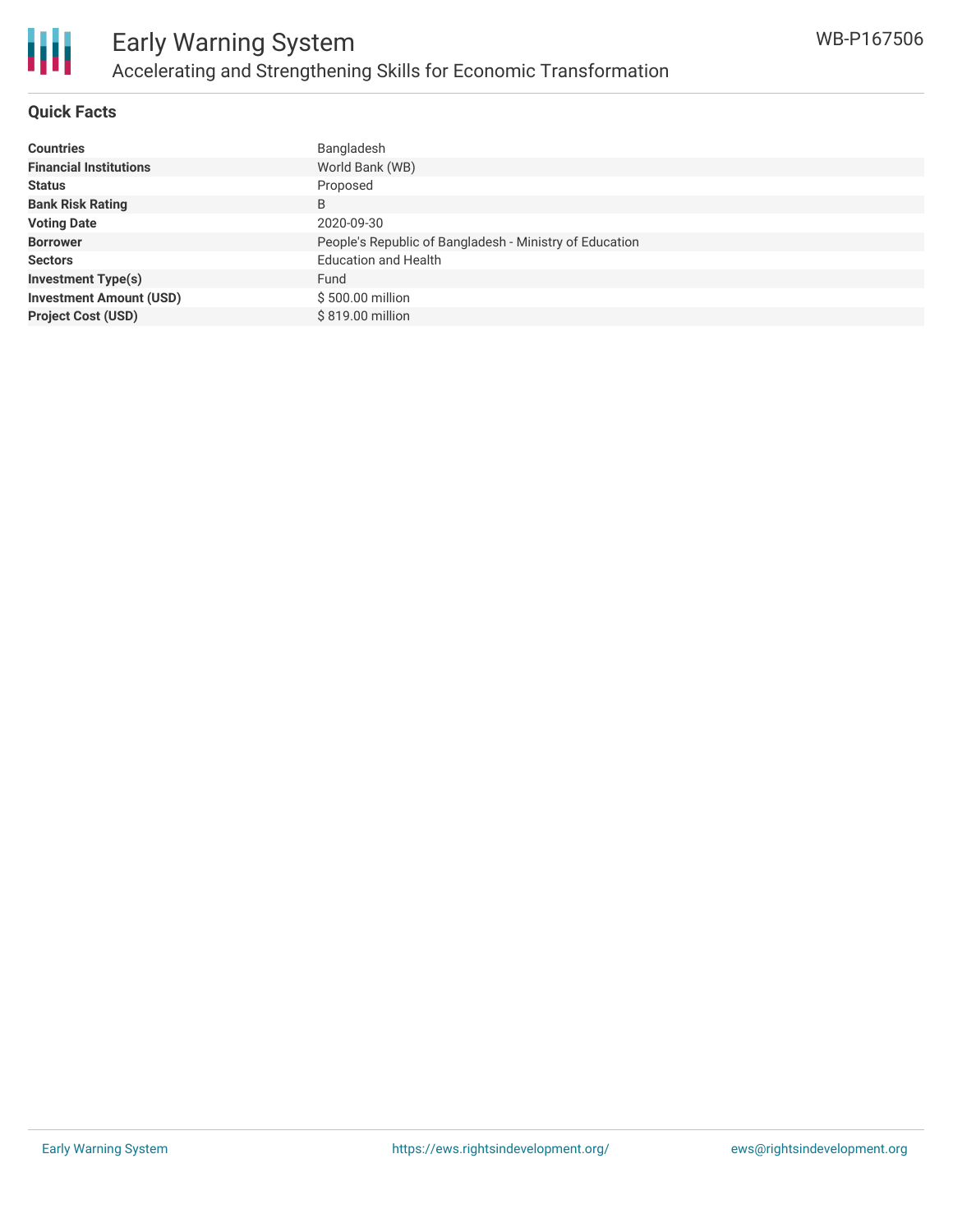

## **Project Description**

The Project Development Objective is to equip Bangladeshi youth and workers, including women and the disadvantaged, with skills demanded for the future of work and improved employment prospects.

Project documents indicate a Moderate risk rating.

Most of the environmental impacts are construction-related such as generation of noise, vibration, air pollution, liquid and solid wastes and health & safety.

Given that the nature of all the referenced activities are small to medium scale and that they will be implemented within existing footprints, impacts are expected to be localized,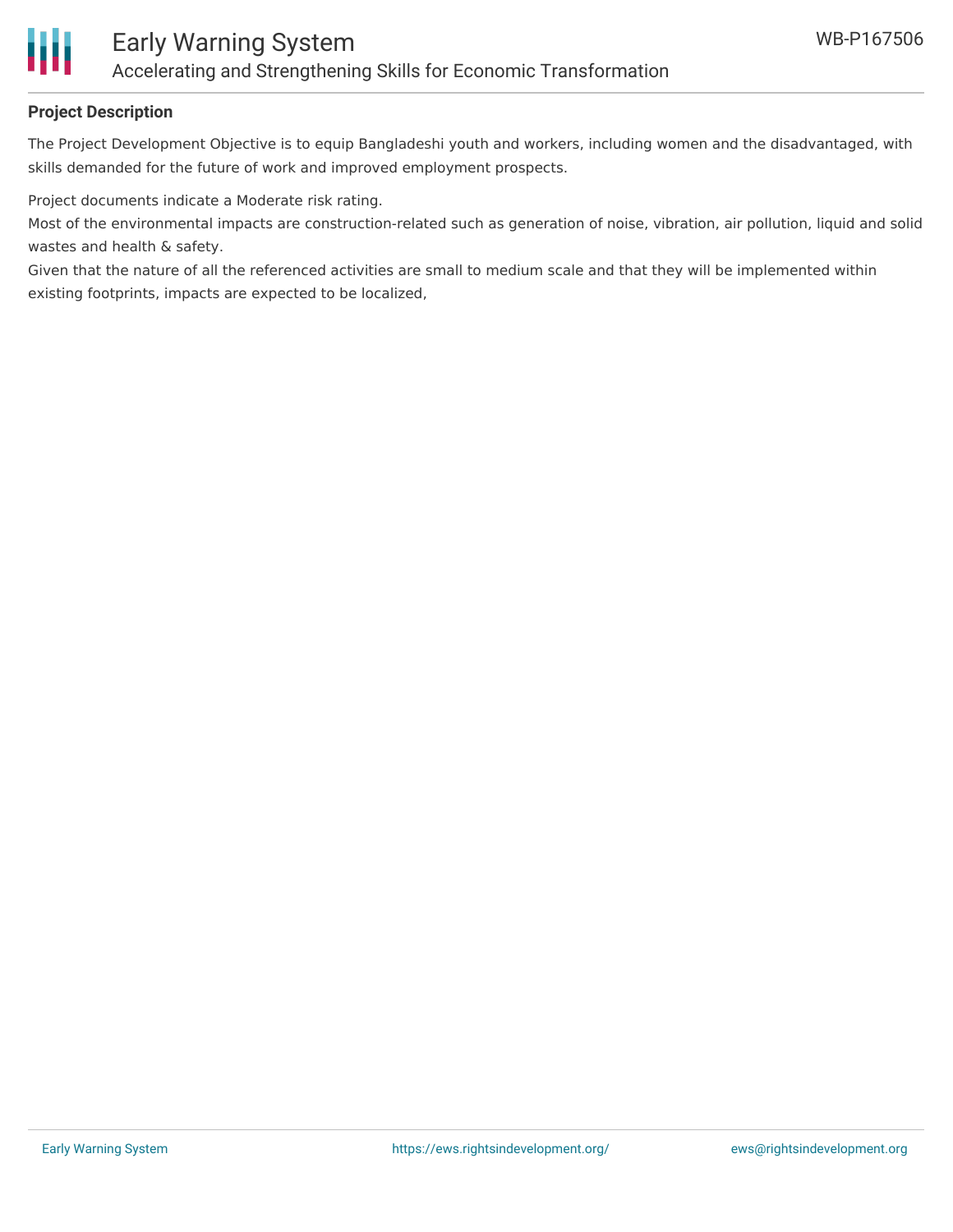

## **Investment Description**

World Bank (WB)

#### **WBG Financing:**

International Development Association - \$500M IDA Credit - \$500M

#### **Non-World Bank Group Financing:**

Counter Part financing - \$300M Borrower Recipient - \$300M

#### Trust Funds

European Commission Development Fund - TF - \$19M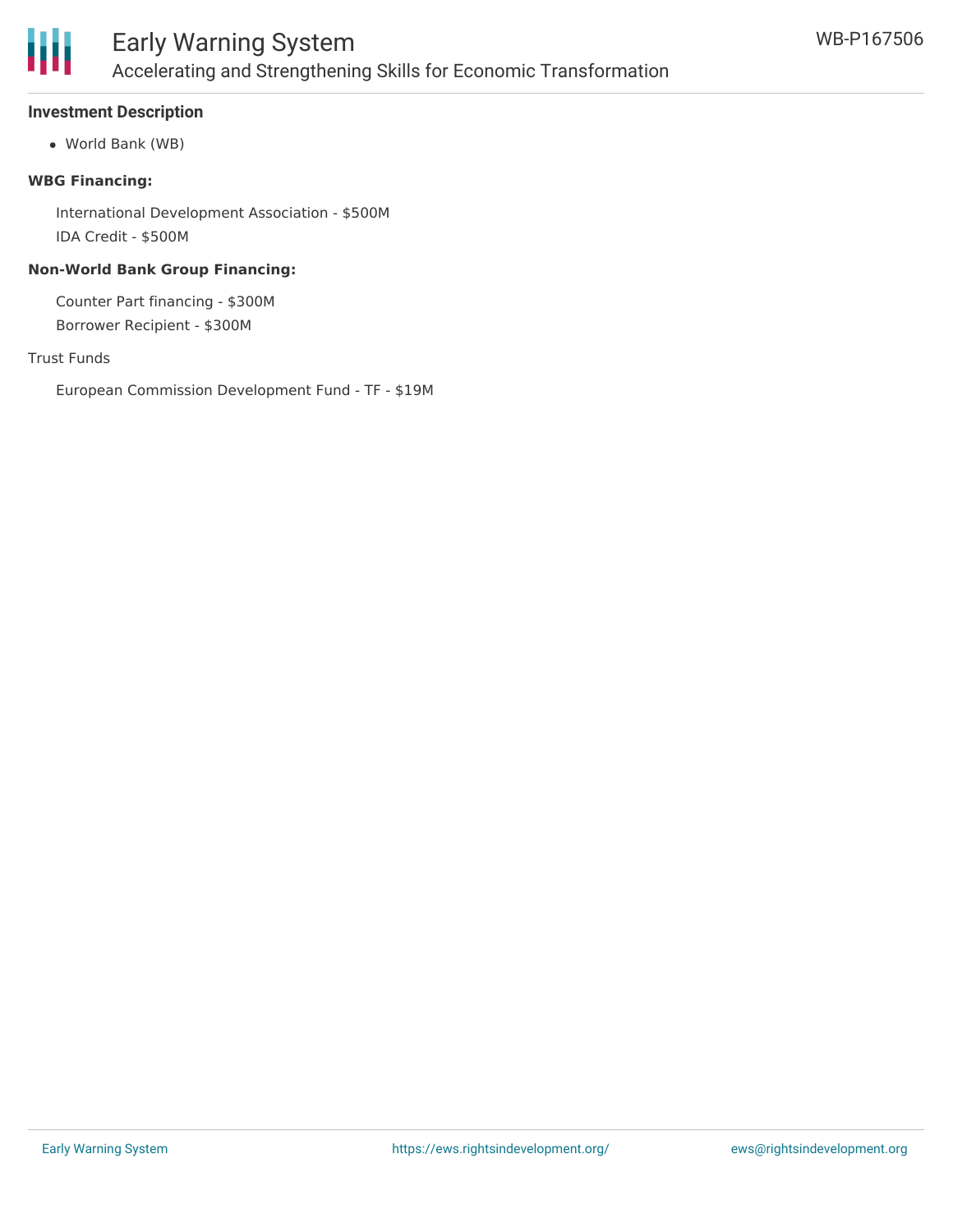

## **Contact Information**

**World Bank** Mokhlesur Rahman, Senior Operations Officer Telephone No:5764+4351 Email:mrahman2@worldbank.org

Sabah Moyeen Senior Social Development Specialist Telephone No: 5764+4313 Email:smoyeen@worldbank.org

## **Borrower/Client/Recipient**

People's Republic of Bangladesh

#### **Implementing Agencies**

Ministry of Education Munshi Shahabuddin Ahmed Secretary, TMED [secretary@tmed.gov.bd](mailto:secretary@tmed.gov.bd)

---

ACCOUNTABILITY MECHANISM OF WORLD BANK

The World Bank Inspection Panel is the independent complaint mechanism and fact-finding body for people who believe they are likely to be, or have been, adversely affected by a World Bank-financed project. If you submit a complaint to the Inspection Panel, they may investigate to assess whether the World Bank is following its own policies and procedures for preventing harm to people or the environment. You can contact the Inspection Panel or submit a complaint by emailing ipanel@worldbank.org. You can learn more about the Inspection Panel and how to file a complaint at: http://ewebapps.worldbank.org/apps/ip/Pages/Home.aspx.